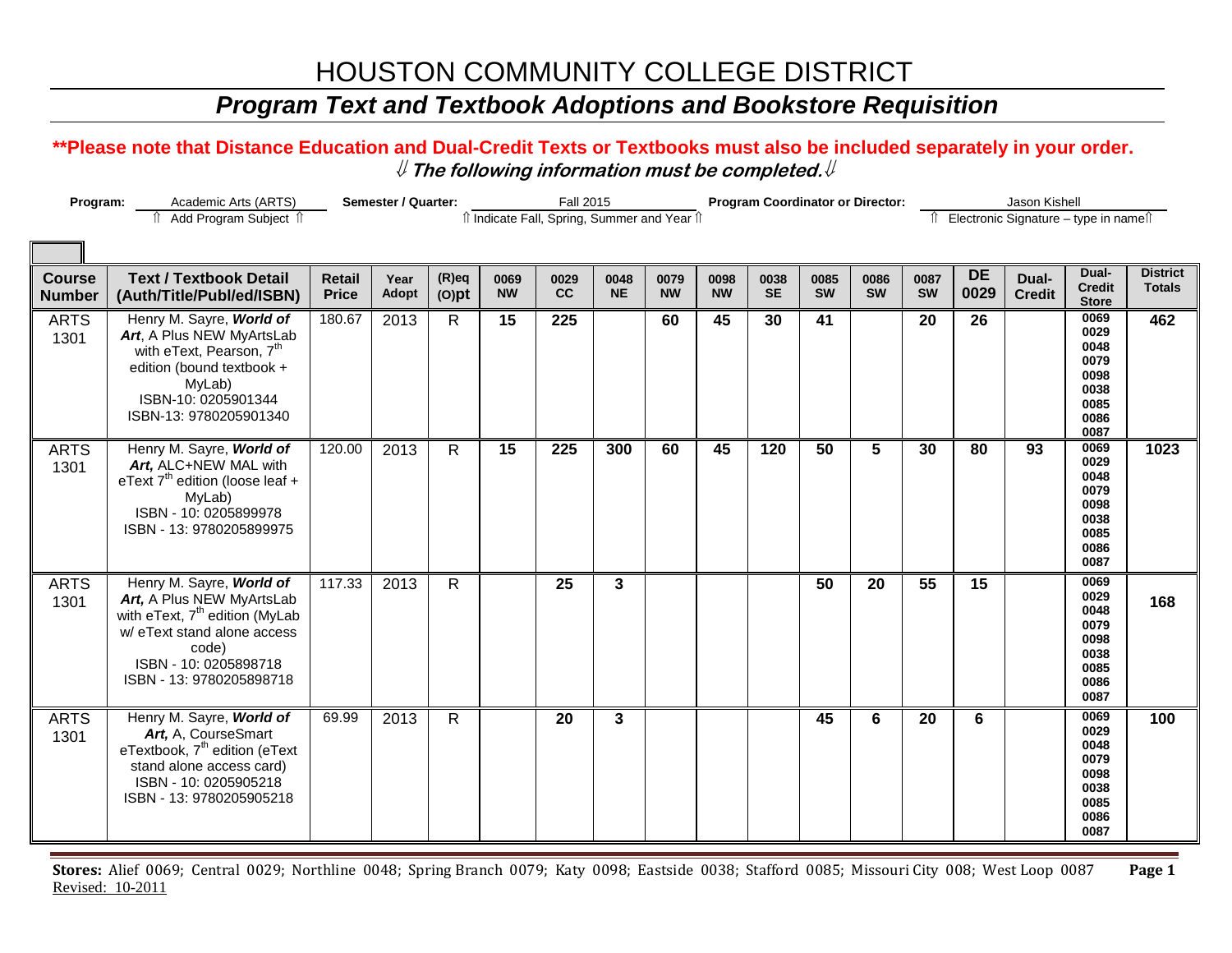## *Program Text and Textbook Adoptions and Bookstore Requisition*

#### **\*\*Please note that Distance Education and Dual-Credit Texts or Textbooks must also be included separately in your order.**  ⇓ **The following information must be completed.**⇓

| Semester / Quarter:<br>Program:<br>Academic Arts (ARTS) |                                                                                                                                             |                        |               |                      |                                              | <b>Fall 2015</b> |                   | <b>Program Coordinator or Director:</b> |                   |                   |            |            |                                          | Jason Kishell                                                      |                        |                                                                      |                                  |
|---------------------------------------------------------|---------------------------------------------------------------------------------------------------------------------------------------------|------------------------|---------------|----------------------|----------------------------------------------|------------------|-------------------|-----------------------------------------|-------------------|-------------------|------------|------------|------------------------------------------|--------------------------------------------------------------------|------------------------|----------------------------------------------------------------------|----------------------------------|
|                                                         | î Add Program Subject î                                                                                                                     |                        |               |                      | îl Indicate Fall, Spring, Summer and Year îl |                  |                   |                                         |                   |                   |            |            | Îl Electronic Signature - type in nameîl |                                                                    |                        |                                                                      |                                  |
|                                                         |                                                                                                                                             |                        |               |                      |                                              |                  |                   |                                         |                   |                   |            |            |                                          | <b>Projected Enrollments and Bookstore Location by Campus Code</b> |                        |                                                                      |                                  |
| <b>Course</b><br><b>Number</b>                          | <b>Text / Textbook Detail</b><br>(Auth/Title/Publ/ed/ISBN)                                                                                  | Retail<br><b>Price</b> | Year<br>Adopt | $(R)$ eq<br>$(O)$ pt | 0069<br><b>NW</b>                            | 0029<br>cc       | 0048<br><b>NE</b> | 0079<br><b>NW</b>                       | 0098<br><b>NW</b> | 0038<br><b>SE</b> | 0085<br>SW | 0086<br>SW | 0087<br>SW                               | <b>DE</b><br>0029                                                  | Dual-<br><b>Credit</b> | Dual-<br><b>Credit</b><br><b>Store</b>                               | <b>District</b><br><b>Totals</b> |
| <b>ARTS</b><br>1301                                     | Sayre/World of Art, A, 7/E<br>©2013   Pearson   Paper;<br>ISBN-10: 0205887570<br>ISBN-13: 9780205887576                                     | 174.00                 | 2013          | $\mathsf{R}$         |                                              | 20               |                   |                                         |                   |                   |            |            |                                          |                                                                    |                        | 0069<br>0029<br>0048<br>0079<br>0098<br>0038<br>0085<br>0086<br>0087 | 20                               |
| <b>ARTS</b><br>1301                                     | Henry M. Sayre / Writing<br>about Art / Pearson Prentice<br>Hall / 1-800-922-0579 / 6 <sup>th</sup><br>Edition / 2009 / ISBN:<br>020564578X | 44.80                  | 2009          | $\circ$              |                                              | $\overline{15}$  |                   |                                         |                   |                   |            |            |                                          |                                                                    |                        | 0069<br>0029<br>0048<br>0079<br>0098<br>0038<br>0085<br>0086<br>0087 | 15                               |
|                                                         |                                                                                                                                             |                        |               |                      |                                              |                  |                   |                                         |                   |                   |            |            |                                          |                                                                    |                        | 0069<br>0029<br>0048<br>0079<br>0098<br>0038<br>0085<br>0086<br>0087 |                                  |
|                                                         |                                                                                                                                             |                        |               |                      |                                              |                  |                   |                                         |                   |                   |            |            |                                          |                                                                    |                        | 0069<br>0029<br>0048<br>0079<br>0098<br>0038<br>0085<br>0086<br>0087 |                                  |

**Stores:** Alief 0069; Central 0029; Northline 0048; Spring Branch 0079; Katy 0098; Eastside 0038; Stafford 0085; Missouri City 008; West Loop 0087 **Page 2** Revised: 10-2011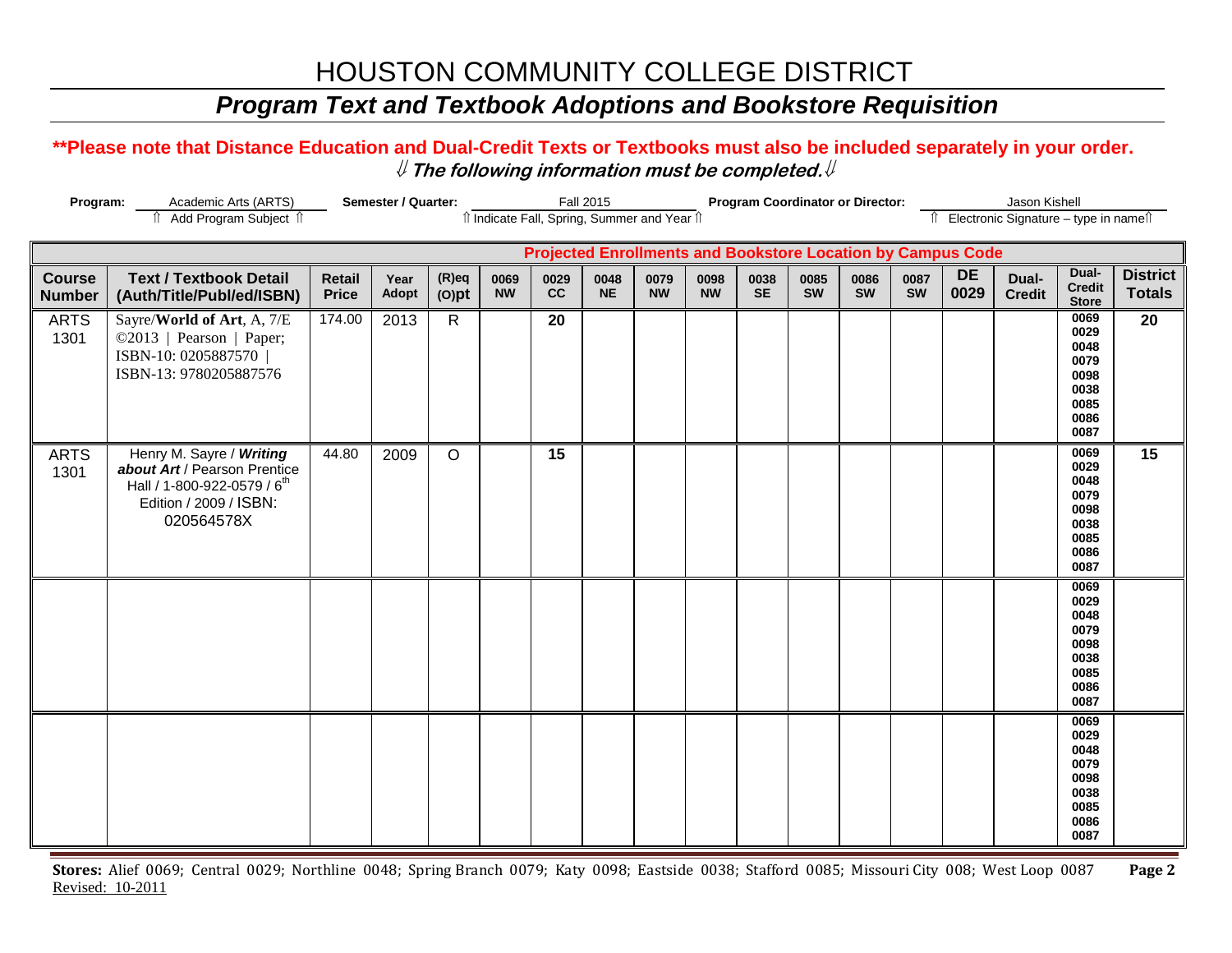## *Program Text and Textbook Adoptions and Bookstore Requisition*

#### **\*\*Please note that Distance Education and Dual-Credit Texts or Textbooks must also be included separately in your order.**  ⇓ **The following information must be completed.**⇓

| Program:                       | Academic Arts (ARTS)<br>Add Program Subject 1                                                                                                                                                                                                                                                     | Semester / Quarter:           |               |                      | îl Indicate Fall, Spring, Summer and Year îl | <b>Fall 2015</b> |                   |                   | <b>Program Coordinator or Director:</b><br><b>Projected Enrollments and Bookstore Location by Campus Code</b> |                   |                   |                   |                   |                   | Jason Kishell<br>Electronic Signature - type in names |                                                                      |                                  |
|--------------------------------|---------------------------------------------------------------------------------------------------------------------------------------------------------------------------------------------------------------------------------------------------------------------------------------------------|-------------------------------|---------------|----------------------|----------------------------------------------|------------------|-------------------|-------------------|---------------------------------------------------------------------------------------------------------------|-------------------|-------------------|-------------------|-------------------|-------------------|-------------------------------------------------------|----------------------------------------------------------------------|----------------------------------|
|                                |                                                                                                                                                                                                                                                                                                   |                               |               |                      |                                              |                  |                   |                   |                                                                                                               |                   |                   |                   |                   |                   |                                                       |                                                                      |                                  |
| <b>Course</b><br><b>Number</b> | <b>Text / Textbook Detail</b><br>(Auth/Title/Publ/ed/ISBN)                                                                                                                                                                                                                                        | <b>Retail</b><br><b>Price</b> | Year<br>Adopt | $(R)$ eq<br>$(O)$ pt | 0069<br><b>NW</b>                            | 0029<br>cc       | 0048<br><b>NE</b> | 0079<br><b>NW</b> | 0098<br><b>NW</b>                                                                                             | 0038<br><b>SE</b> | 0085<br><b>SW</b> | 0086<br><b>SW</b> | 0087<br><b>SW</b> | <b>DE</b><br>0029 | Dual-<br><b>Credit</b>                                | Dual-<br><b>Credit</b><br><b>Store</b>                               | <b>District</b><br><b>Totals</b> |
| <b>ARTS</b><br>1303            | Fred Kleiner. Gardner's Art<br>through the Ages (LL), Volume $I +$<br>MindLink for MindTap, Cengage<br>Learning, 15 <sup>th</sup> Edition,<br>13 Digit ISBN: 781305774933<br>10 Digit ISBN: 1305774930<br>Loose Leaf Textbook + MindLink for<br>MindTap Printed Access Code<br>Net Price: \$74.50 | \$100.95                      | 2015          | $\mathsf{R}$         | 100                                          | 175              | 35                | 70                | 70                                                                                                            | 150               | 80                |                   | 100               | 60                |                                                       | 0069<br>0029<br>0048<br>0079<br>0098<br>0038<br>0085<br>0086<br>0087 | 840                              |
| <b>ARTS</b><br>1303            | Fred Kleiner, Gardner's Art<br>through the Ages, 12 Month<br>Access to MindLink for MindTap<br>Printed Access Code, 15th Edition,<br>Cengage Learning<br>13 Digit ISBN: 9781305276222<br>10 Digit ISBN: 1305276221, This is<br>the Access Code only.<br>Net Price: \$71.50                        | \$96.95                       | 2015          | R                    |                                              |                  |                   |                   |                                                                                                               |                   | 44                |                   | 55                | 231               |                                                       | 0069<br>0029<br>0048<br>0079<br>0098<br>0038<br>0085<br>0086<br>0087 | 330                              |
| <b>ARTS</b><br>1303            | Fred Kleiner, Gardner's Art<br>through the Ages, 15th Edition +<br>MindLink for MindTap (PAC), 15th<br>Edition, Cengage Learning<br>13 Digit ISBN: 9781305700413<br>10 Digit ISBN: 1305700414<br>Full Hardcover Textbook + MindLink<br>for MindTap Printed Access Card<br>Net Price: \$181.00     | \$243.95                      | 2015          | $\mathsf{R}$         | $\overline{2}$                               | 5                |                   |                   |                                                                                                               |                   | $\mathbf{2}$      |                   | $\mathbf{2}$      |                   |                                                       | 0069<br>0029<br>0048<br>0079<br>0098<br>0038<br>0085<br>0086<br>0087 | $\overline{11}$                  |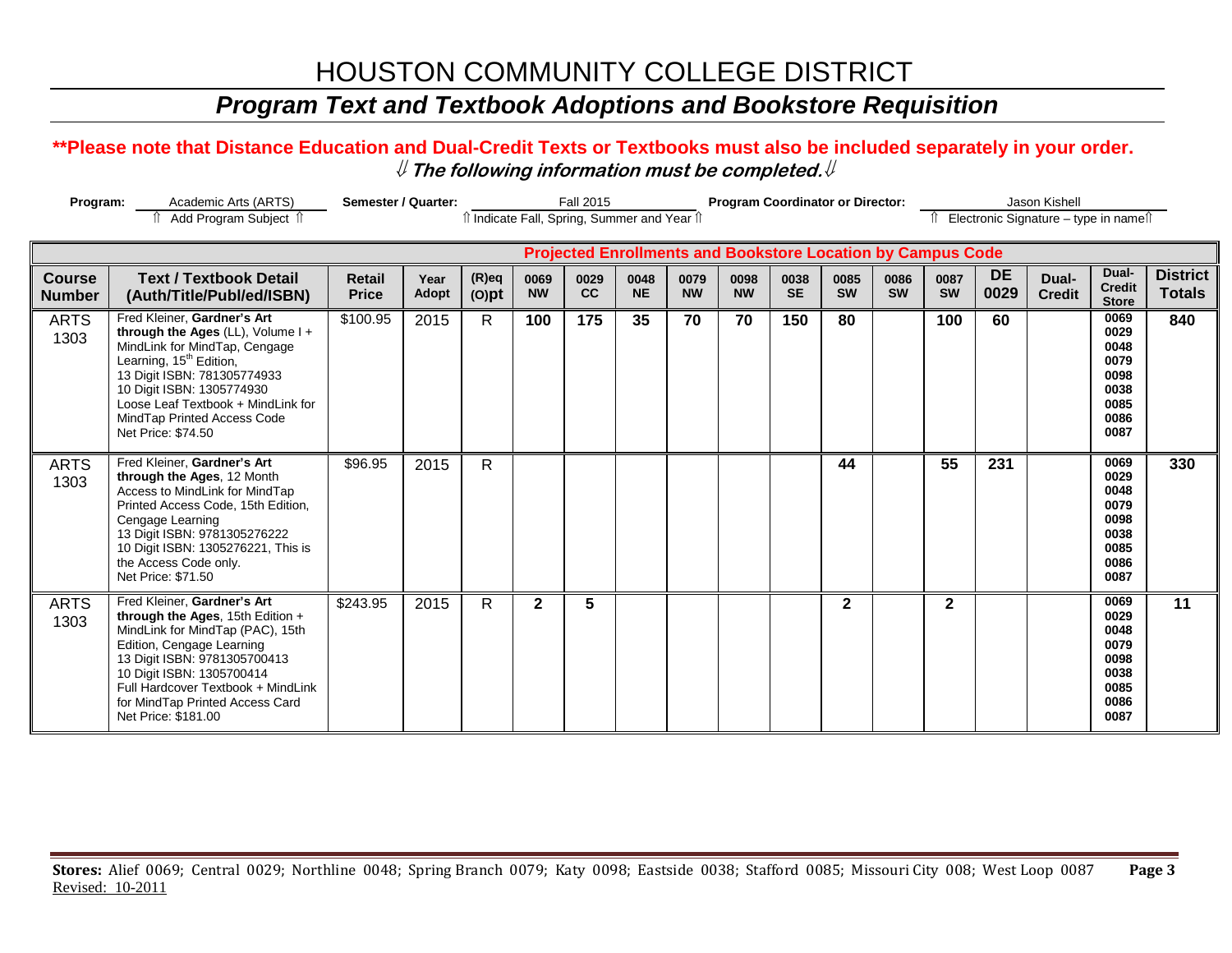## *Program Text and Textbook Adoptions and Bookstore Requisition*

### **\*\*Please note that Distance Education and Dual-Credit Texts or Textbooks must also be included separately in your order.**

#### ⇓ **The following information must be completed.**⇓

| Program:                       | Academic Arts (ARTS)                                                                                                                                                                                                                                                                                    |                               | Semester / Quarter: |                      |                   |                                            | <b>Fall 2015</b>  |                   |                   | <b>Program Coordinator or Director:</b> |                   |                   |                   |                                                                    | Jason Kishell                         |                                                                      |                                  |
|--------------------------------|---------------------------------------------------------------------------------------------------------------------------------------------------------------------------------------------------------------------------------------------------------------------------------------------------------|-------------------------------|---------------------|----------------------|-------------------|--------------------------------------------|-------------------|-------------------|-------------------|-----------------------------------------|-------------------|-------------------|-------------------|--------------------------------------------------------------------|---------------------------------------|----------------------------------------------------------------------|----------------------------------|
|                                | Add Program Subject 1                                                                                                                                                                                                                                                                                   |                               |                     |                      |                   | î Indicate Fall, Spring, Summer and Year î |                   |                   |                   |                                         |                   |                   |                   |                                                                    | Electronic Signature - type in namest |                                                                      |                                  |
|                                |                                                                                                                                                                                                                                                                                                         |                               |                     |                      |                   |                                            |                   |                   |                   |                                         |                   |                   |                   | <b>Projected Enrollments and Bookstore Location by Campus Code</b> |                                       |                                                                      |                                  |
| <b>Course</b><br><b>Number</b> | <b>Text / Textbook Detail</b><br>(Auth/Title/Publ/ed/ISBN)                                                                                                                                                                                                                                              | <b>Retail</b><br><b>Price</b> | Year<br>Adopt       | $(R)$ eq<br>$(O)$ pt | 0069<br><b>NW</b> | 0029<br>cc                                 | 0048<br><b>NE</b> | 0079<br><b>NW</b> | 0098<br><b>NW</b> | 0038<br><b>SE</b>                       | 0085<br><b>SW</b> | 0086<br><b>SW</b> | 0087<br><b>SW</b> | <b>DE</b><br>0029                                                  | Dual-<br><b>Credit</b>                | Dual-<br><b>Credit</b><br><b>Store</b>                               | <b>District</b><br><b>Totals</b> |
| <b>ARTS</b><br>1304            | Fred Kleiner, Gardner's Art<br>through the Ages (LL), Volume<br>II + MindLink for MindTap,<br>Cengage Learning, 15 <sup>th</sup> Edition,<br>13 Digit ISBN: 9781305699359<br>10 Digit ISBN: 1305699351<br>Loose Leaf Textbook + MindLink<br>for MindTap Printed Access<br>Code<br>Net Price: \$74.50    |                               |                     |                      | 30                | 35                                         |                   |                   |                   | 50                                      | 20                |                   |                   | 50                                                                 |                                       | 0069<br>0029<br>0048<br>0079<br>0098<br>0038<br>0085<br>0086<br>0087 | 185                              |
| <b>ARTS</b><br>1304            | Fred Kleiner, Gardner's Art<br>through the Ages, 12 Month<br>Access to MindLink for MindTap<br>Printed Access Code, 15th<br>Edition, Cengage Learning<br>13 Digit ISBN: 9781305276222<br>10 Digit ISBN: 1305276221, This<br>is the Access Code only.<br>Net Price: \$71.50                              |                               |                     |                      |                   |                                            |                   |                   |                   |                                         |                   |                   |                   | 40                                                                 |                                       | 0069<br>0029<br>0048<br>0079<br>0098<br>0038<br>0085<br>0086<br>0087 | 40                               |
| <b>ARTS</b><br>1304            | Fred Kleiner. Gardner's Art<br>through the Ages, 15th Edition<br>+ MindLink for MindTap (PAC),<br>15th Edition, Cengage Learning<br>13 Digit ISBN: 9781305700413<br>10 Digit ISBN: 1305700414<br>Full Hardcover Textbook +<br>MindLink for MindTap Printed<br><b>Access Card</b><br>Net Price: \$181.00 |                               |                     |                      |                   |                                            |                   |                   |                   |                                         |                   |                   |                   |                                                                    |                                       | 0069<br>0029<br>0048<br>0079<br>0098<br>0038<br>0085<br>0086<br>0087 |                                  |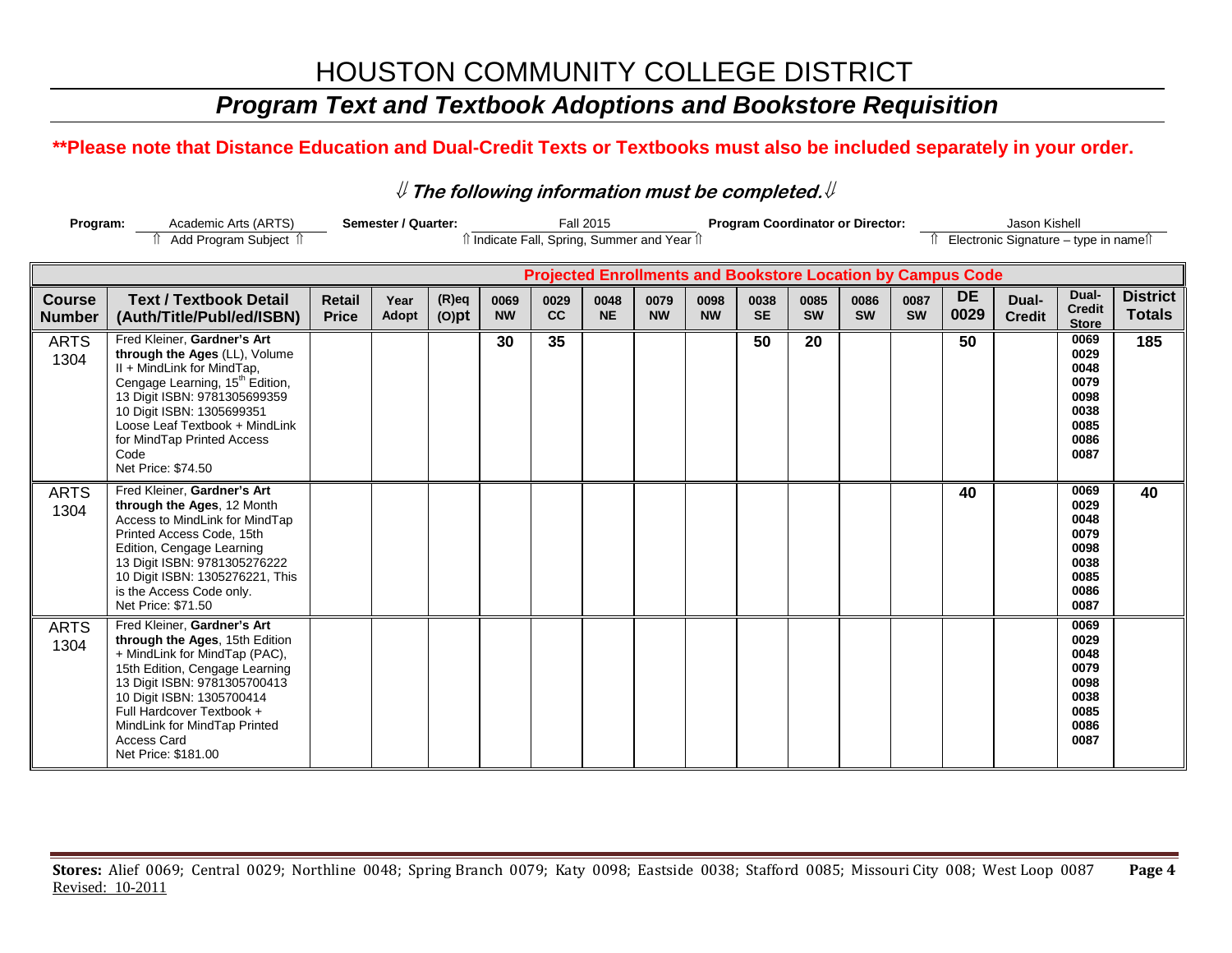## *Program Text and Textbook Adoptions and Bookstore Requisition*

#### **\*\*Please note that Distance Education and Dual-Credit Texts or Textbooks must also be included separately in your order.**  ⇓ **The following information must be completed.**⇓

| Program:<br>Semester / Quarter:<br>Academic Arts (ARTS)<br>Add Program Subject 1 |                                                                                                                                                                                                                      |                               |               |                      |      |                                              | <b>Fall 2015</b> |      | <b>Program Coordinator or Director:</b> |      |      |      |      |                                                                    | Jason Kishell<br>↑ Electronic Signature – type in name |                                                                      |                                  |
|----------------------------------------------------------------------------------|----------------------------------------------------------------------------------------------------------------------------------------------------------------------------------------------------------------------|-------------------------------|---------------|----------------------|------|----------------------------------------------|------------------|------|-----------------------------------------|------|------|------|------|--------------------------------------------------------------------|--------------------------------------------------------|----------------------------------------------------------------------|----------------------------------|
|                                                                                  |                                                                                                                                                                                                                      |                               |               |                      |      | îl Indicate Fall, Spring, Summer and Year îl |                  |      |                                         |      |      |      |      |                                                                    |                                                        |                                                                      |                                  |
|                                                                                  |                                                                                                                                                                                                                      |                               |               |                      |      |                                              |                  |      |                                         |      |      |      |      | <b>Projected Enrollments and Bookstore Location by Campus Code</b> |                                                        |                                                                      |                                  |
| <b>Course</b><br><b>Number</b>                                                   | <b>Text / Textbook Detail</b><br>(Auth/Title/Publ/ed/ISBN)                                                                                                                                                           | <b>Retail</b><br><b>Price</b> | Year<br>Adopt | $(R)$ eq<br>$(O)$ pt | 0069 | 0029                                         | 0048             | 0079 | 0098                                    | 0038 | 0085 | 0086 | 0087 | <b>DE</b><br>0029                                                  | Dual-<br><b>Credit</b>                                 | Dual-<br><b>Credit</b><br><b>Store</b>                               | <b>District</b><br><b>Totals</b> |
| <b>ARTS</b><br>1311                                                              | Ocvirk, Stinson, Wigg, Bone<br>and Cayton / Art<br><b>Fundamentals Theory &amp;</b><br>Practice / McGraw Hill / 1-<br>800-338-3987 / 11 <sup>th</sup> Edition /<br>2009, ISBN: 0073526525<br>(Softcover with CD-ROM) |                               |               |                      |      | 10                                           |                  |      |                                         |      |      |      |      |                                                                    |                                                        | 0069<br>0029<br>0048<br>0079<br>0098<br>0038<br>0085<br>0086<br>0087 | 10                               |
| <b>ARTS</b><br>1312                                                              | Ocvirk, Stinson, Wigg, Bone<br>and Cayton / Art<br><b>Fundamentals Theory &amp;</b><br>Practice / McGraw Hill / 1-<br>800-338-3987 / 11 <sup>th</sup> Edition /<br>2009, ISBN: 0073526525<br>(Softcover with CD-ROM) |                               |               |                      |      |                                              |                  |      |                                         |      |      |      |      |                                                                    |                                                        | 0069<br>0029<br>0048<br>0079<br>0098<br>0038<br>0085<br>0086<br>0087 |                                  |
| <b>ARTS</b><br>1316                                                              | Edwards / The New Drawing<br>on the Right Side of the<br><b>Brain</b> / Penguin Publishing /<br>1-800-526-0275 / Trade<br>Paper Version 1999 / ISBN:<br>0874774241                                                   |                               |               |                      |      | 10                                           |                  |      |                                         |      |      |      |      |                                                                    |                                                        | 0069<br>0029<br>0048<br>0079<br>0098<br>0038<br>0085<br>0086<br>0087 | 10                               |
| <b>ARTS</b><br>1316                                                              | Goldstein / Art of<br><b>Responsive Drawing /</b><br>Pearson Prentice Hall / 1-<br>800-922-0579 / 6 <sup>th</sup> Edition /<br>2005 / ISBN: 0131945610                                                               |                               |               |                      |      | 10                                           |                  |      |                                         |      |      |      |      |                                                                    |                                                        | 0069<br>0029<br>0048<br>0079<br>0098<br>0038<br>0085<br>0086<br>0087 | 10                               |

**Stores:** Alief 0069; Central 0029; Northline 0048; Spring Branch 0079; Katy 0098; Eastside 0038; Stafford 0085; Missouri City 008; West Loop 0087 **Page 5** Revised: 10-2011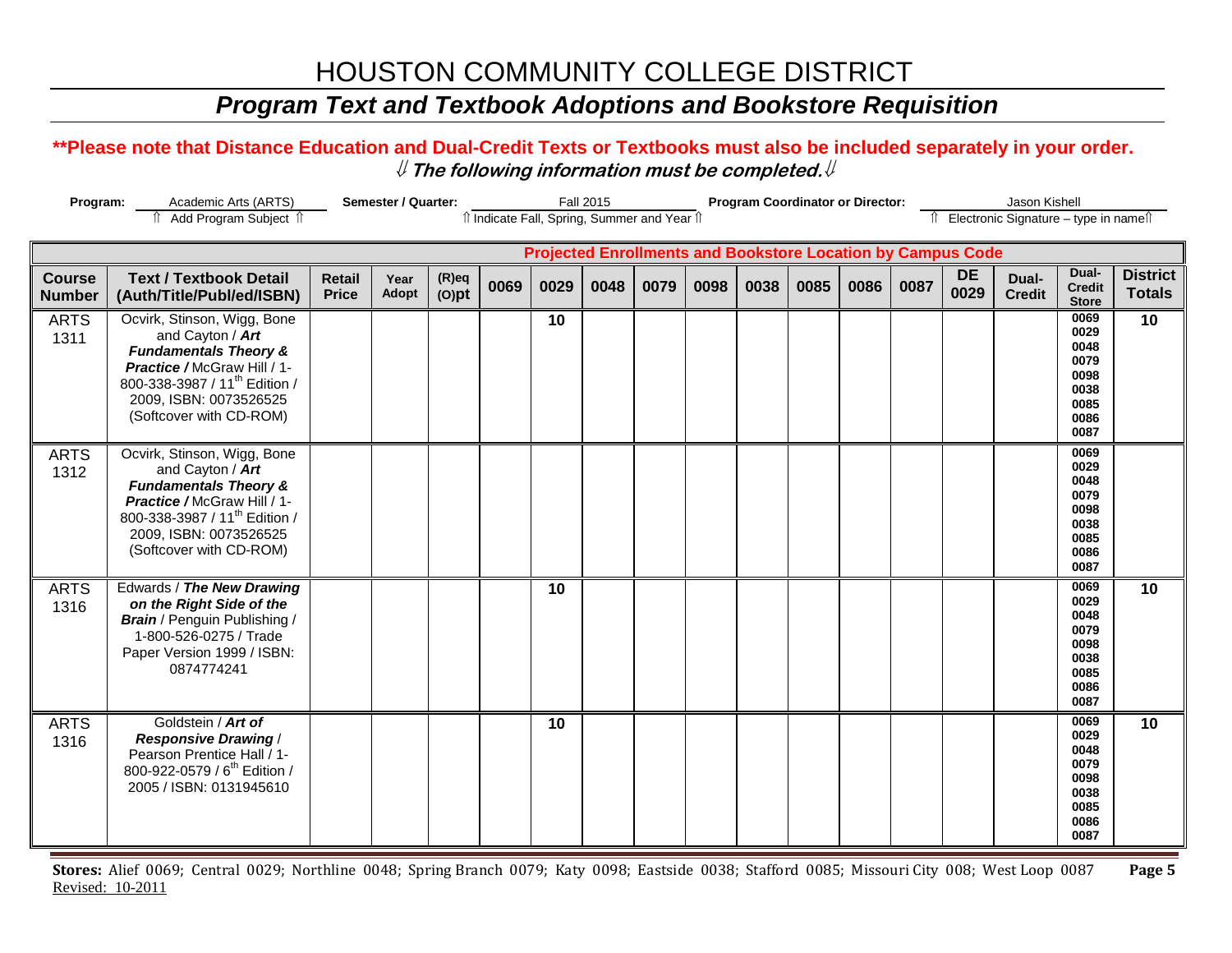## *Program Text and Textbook Adoptions and Bookstore Requisition*

#### **\*\*Please note that Distance Education and Dual-Credit Texts or Textbooks must also be included separately in your order.**  ⇓ **The following information must be completed.**⇓

| Program:<br>Semester / Quarter:<br>Academic Arts (ARTS)<br>Add Program Subject 1 |                                                                                                                                                                    |                               |                      |                      |      | <b>Fall 2015</b> |      | <b>Program Coordinator or Director:</b>                            |      |      |      |      |      | Jason Kishell<br>Îl Electronic Signature - type in nameîl |                        |                                                                      |                                  |
|----------------------------------------------------------------------------------|--------------------------------------------------------------------------------------------------------------------------------------------------------------------|-------------------------------|----------------------|----------------------|------|------------------|------|--------------------------------------------------------------------|------|------|------|------|------|-----------------------------------------------------------|------------------------|----------------------------------------------------------------------|----------------------------------|
|                                                                                  |                                                                                                                                                                    |                               |                      |                      |      |                  |      | Il Indicate Fall, Spring, Summer and Year Il                       |      |      |      |      |      |                                                           |                        |                                                                      |                                  |
|                                                                                  |                                                                                                                                                                    |                               |                      |                      |      |                  |      | <b>Projected Enrollments and Bookstore Location by Campus Code</b> |      |      |      |      |      |                                                           |                        |                                                                      |                                  |
| <b>Course</b><br><b>Number</b>                                                   | <b>Text / Textbook Detail</b><br>(Auth/Title/Publ/ed/ISBN)                                                                                                         | <b>Retail</b><br><b>Price</b> | Year<br><b>Adopt</b> | $(R)$ eq<br>$(O)$ pt | 0069 | 0029             | 0048 | 0079                                                               | 0098 | 0038 | 0085 | 0086 | 0087 | <b>DE</b><br>0029                                         | Dual-<br><b>Credit</b> | Dual-<br><b>Credit</b><br><b>Store</b>                               | <b>District</b><br><b>Totals</b> |
| <b>ARTS</b><br>1317                                                              | Edwards / The New Drawing<br>on the Right Side of the<br><b>Brain</b> / Penguin Publishing /<br>1-800-526-0275 / Trade<br>Paper Version 1999 / ISBN:<br>0874774241 |                               |                      |                      |      |                  |      |                                                                    |      |      |      |      |      |                                                           |                        | 0069<br>0029<br>0048<br>0079<br>0098<br>0038<br>0085<br>0086<br>0087 |                                  |
| <b>ARTS</b><br>1317                                                              | Goldstein / Art of<br><b>Responsive Drawing /</b><br>Pearson Prentice Hall / 1-<br>800-922-0579 / 6 <sup>th</sup> Edition /<br>2005 / ISBN: 0131945610             |                               |                      |                      |      |                  |      |                                                                    |      |      |      |      |      |                                                           |                        | 0069<br>0029<br>0048<br>0079<br>0098<br>0038<br>0085<br>0086<br>0087 |                                  |
| <b>ARTS</b><br>1326                                                              | Zelanski / Shaping Space /<br>Thomson / 1-800-354-9706 /<br>3rd Edition / 2007<br>ISBN: 0534613934                                                                 |                               |                      |                      |      | 10               |      |                                                                    |      |      |      |      |      |                                                           |                        | 0069<br>0029<br>0048<br>0079<br>0098<br>0038<br>0085<br>0086<br>0087 | $\overline{10}$                  |
| <b>ARTS</b><br>1327                                                              | Zelanski / Shaping Space /<br>Thomson / 1-800-354-9706 /<br>3rd Edition / 2007<br>ISBN: 0534613934                                                                 |                               |                      |                      |      |                  |      |                                                                    |      |      |      |      |      |                                                           |                        | 0069<br>0029<br>0048<br>0079<br>0098<br>0038<br>0085<br>0086<br>0087 |                                  |

**Stores:** Alief 0069; Central 0029; Northline 0048; Spring Branch 0079; Katy 0098; Eastside 0038; Stafford 0085; Missouri City 008; West Loop 0087 **Page 6** Revised: 10-2011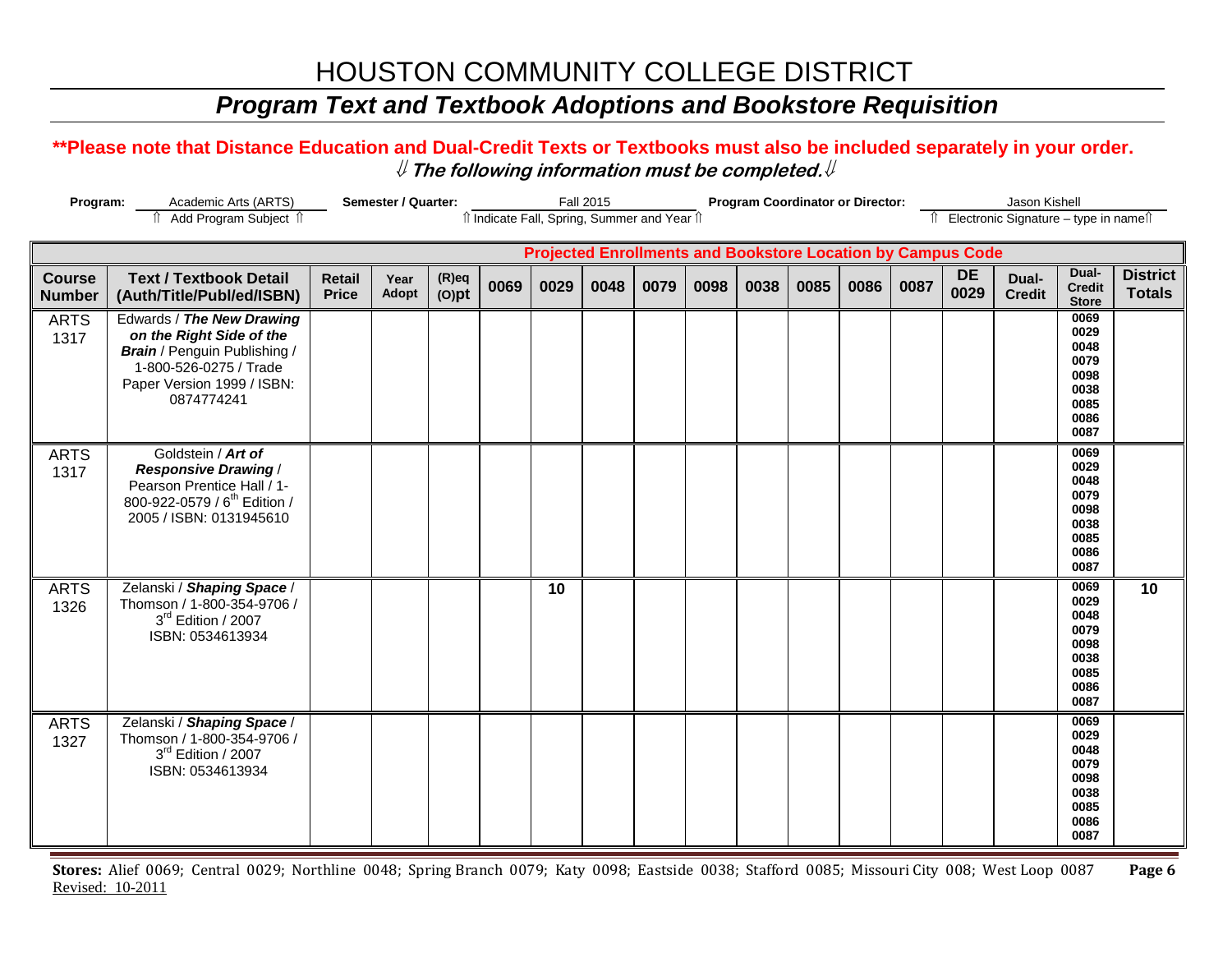## *Program Text and Textbook Adoptions and Bookstore Requisition*

#### **\*\*Please note that Distance Education and Dual-Credit Texts or Textbooks must also be included separately in your order.**  ⇓ **The following information must be completed.**⇓

| Program:<br>Semester / Quarter:<br>Academic Arts (ARTS) |                                                                                                                                                              |                               |               |                      |      | <b>Fall 2015</b> |      | <b>Program Coordinator or Director:</b>                            |      |      |      |      |      | Jason Kishell<br>Îl Electronic Signature - type in nameîl |                        |                                                                      |                                  |
|---------------------------------------------------------|--------------------------------------------------------------------------------------------------------------------------------------------------------------|-------------------------------|---------------|----------------------|------|------------------|------|--------------------------------------------------------------------|------|------|------|------|------|-----------------------------------------------------------|------------------------|----------------------------------------------------------------------|----------------------------------|
|                                                         | î Add Program Subject î                                                                                                                                      |                               |               |                      |      |                  |      | îl Indicate Fall, Spring, Summer and Year îl                       |      |      |      |      |      |                                                           |                        |                                                                      |                                  |
|                                                         |                                                                                                                                                              |                               |               |                      |      |                  |      | <b>Projected Enrollments and Bookstore Location by Campus Code</b> |      |      |      |      |      |                                                           |                        |                                                                      |                                  |
| <b>Course</b><br><b>Number</b>                          | <b>Text / Textbook Detail</b><br>(Auth/Title/Publ/ed/ISBN)                                                                                                   | <b>Retail</b><br><b>Price</b> | Year<br>Adopt | $(R)$ eq<br>$(O)$ pt | 0069 | 0029             | 0048 | 0079                                                               | 0098 | 0038 | 0085 | 0086 | 0087 | <b>DE</b><br>0029                                         | Dual-<br><b>Credit</b> | Dual-<br><b>Credit</b><br><b>Store</b>                               | <b>District</b><br><b>Totals</b> |
| <b>ARTS</b><br>2333                                     | Saff / Printmaking History<br>and Process / Thomson / 1-<br>800-354-9706 / 1 <sup>st</sup> Edition /<br>1978<br>ISBN: 0534213715 (with<br>infotrac passcode) |                               |               |                      |      | 10               |      |                                                                    |      |      |      |      |      |                                                           |                        | 0069<br>0029<br>0048<br>0079<br>0098<br>0038<br>0085<br>0086<br>0087 | 10                               |
| <b>ARTS</b><br>2334                                     | Saff / Printmaking History<br>and Process / Thomson / 1-<br>800-354-9706 / 1st Edition /<br>1978<br>ISBN: 0534213715 (with<br>infotrac passcode)             |                               |               |                      |      |                  |      |                                                                    |      |      |      |      |      |                                                           |                        | 0069<br>0029<br>0048<br>0079<br>0098<br>0038<br>0085<br>0086<br>0087 |                                  |
| <b>ARTS</b><br>2341                                     | Tim Mcreight, The Complete<br><b>Metalsmith, Student Ed./</b><br><b>Brynmorgen Press</b><br>ISBN 1-929565-06-2                                               |                               |               |                      |      | 10               |      |                                                                    |      |      |      |      |      |                                                           |                        | 0069<br>0029<br>0048<br>0079<br>0098<br>0038<br>0085<br>0086<br>0087 | $\overline{10}$                  |
| <b>ARTS</b><br>2342                                     | Tim Mccreight, Practical<br><b>Casting / Brynmorgen Press</b><br>IBN 0-9615984-5-X                                                                           |                               |               |                      |      |                  |      |                                                                    |      |      |      |      |      |                                                           |                        | 0069<br>0029<br>0048<br>0079<br>0098<br>0038<br>0085<br>0086<br>0087 |                                  |

**Stores:** Alief 0069; Central 0029; Northline 0048; Spring Branch 0079; Katy 0098; Eastside 0038; Stafford 0085; Missouri City 008; West Loop 0087 **Page 7** Revised: 10-2011